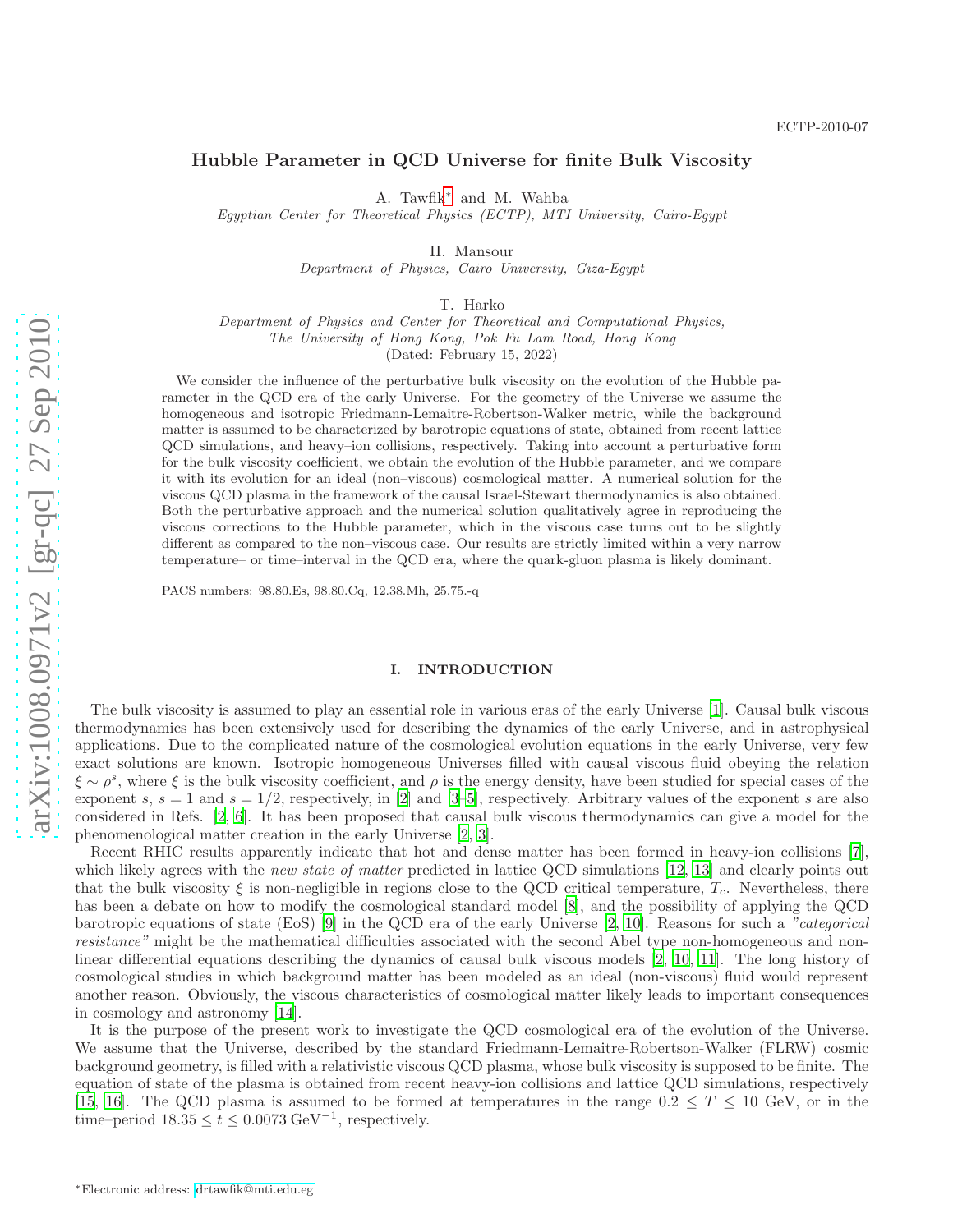To fully describe the effects of bulk viscosity on the cosmological evolution we analyze several scenarios. Firstly, we assume a perturbative bulk viscosity,  $\xi = \alpha$ , where  $\alpha$  is a constant independent of T and/or  $\rho$ . However, this assumption has an insufficient thermodynamical motivation. Nevertheless, in the absence of a better alternative, we can consider this approach in order to obtain some indications for the deviation from the zero bulk viscosity case  $\xi = 0$ . On the other hand the assumption of the constant bulk viscosity coefficient is physically motivated, if perturbative methods are used to describe bulk viscous processes. Thus, the T- and/or the  $\rho$ -dependence of  $\xi$  or  $\alpha$  can be ignored. A better approach could be the use of  $\mathcal{N} = 4$  SYM [\[17\]](#page-9-15), which is apparently valid at very high T.

The main concern about considering a constant  $\xi$  stems from the corresponding T- and/or  $\rho$ -dependence of the relaxation time  $\tau$ , and particle decay width Γ, which has to ensure that the speed of viscous pulses does not exceed the speed of light. For example, a T-dependence of  $\tau$  of the form  $\tau = (2 - \ln 2)/(2\pi T)$ , guarantees a positive heat capacity. A constant relaxation time can be interpreted as indicating that the relaxation towards the thermal equilibrium is very slow. On the other hand, both the  $1/T$  and the  $\tau$  times scale become arbitrarily small with decreasing time t. At  $T > T_c$ , the quark masses are much smaller than T. Then the only way to construct a characteristic time scale for t is  $1/T$ . Also, powers of dimensionless coupling  $\alpha_s$  can be multiplied by  $1/T$ . Once again, the perturbative methods are consistent with such an approximation.

Secondly, we consider numerical solutions for the evolution equation in the case of finite viscous background matter characterized by the Israel-Stewart causal thermodynamics. Barotropic EoS for both  $\xi$  and  $\tau$  are adopted from recent lattice QCD simulations and quasi–particle (QP) effective models [\[18](#page-9-16)], respectively. The numerical methods are very much sensitive to the boundary conditions. To keep this sensitivity as small as possible, we use the results obtained from the perturbative treatment.

The present paper is organized as follows. The QCD plasma model is described in Section [II.](#page-1-0) The perturbative treatment and the numerical solution are considered in Section [III.](#page-2-0) We discuss and conclude our results on the evolution of the Hubble parameter in the QCD era in Section [IV.](#page-7-0)

## <span id="page-1-0"></span>II. GEOMETRY, FIELD EQUATIONS, AND CONSEQUENCES

In spherical coordinates  $(t, r, \theta, \phi)$ , the line element of a homogeneous and isotropic flat Universe can be represented in the standard FLRW form as

<span id="page-1-1"></span>
$$
ds^{2} = dt^{2} - a^{2}(t) \left[ dr^{2} + r^{2} \left( d\theta^{2} + \sin^{2} \theta d\phi^{2} \right) \right],
$$
\n(1)

where a is the scale factor. The Hubble parameter is defined as  $H = \dot{a}/a$ . For a vanishing cosmological constant  $\Lambda$ , the dynamics of the Universe is described by the Einstein gravitational field equations, given by

$$
R_{ik} - \frac{1}{2}g_{ik}R = 8\pi G T_{ik}.
$$
 (2)

The energy-momentum tensor of the bulk viscous cosmological fluid filling the very early Universe is given by

$$
T_i^k = (\rho + p + \Pi) u_i u^k - (p + \Pi) \delta_i^k,
$$
\n(3)

where i, k takes the values  $0, 1, 2, 3, \rho$  is the mass density, p the thermodynamic pressure,  $\Pi$  the bulk viscous pressure, and  $u_i$  is the four velocity, satisfying the condition  $u_i u^i = 1$ . The particle and entropy fluxes are defined according to  $N^i = nu^i$  and  $S^i = sN^i - (\tau \Pi^2/2\xi T) u^i$ , where n is the number density, s the specific entropy,  $T \ge 0$  the temperature,  $\xi$  the bulk viscosity coefficient, and  $\tau \geq 0$  the relaxation coefficient for transient bulk viscous effect (i.e. the relaxation time), respectively. In the following we shall also suppose that the energy-momentum tensor of the cosmological fluid is conserved, that is  $T_{i,k}^k = 0$ .

The bulk viscous effects can be generally described by means of an effective pressure Π, formally included in the effective thermodynamic pressure  $p_{eff} = p + \Pi$  [\[11](#page-9-11)]. Then in the comoving frame the energy momentum tensor has the components  $T_0^0 = \rho, T_1^1 = T_2^2 = T_3^3 = -p_{eff}$ . For the line element given by Eq. [\(1\)](#page-1-1), the Einstein field equations read

<span id="page-1-3"></span>
$$
\left(\frac{\dot{a}}{a}\right)^2 = \frac{8\pi}{3}G \rho,\tag{4}
$$

$$
\frac{\ddot{a}}{a} = -\frac{4\pi}{3}G \left(3p_{eff} + \rho\right),\tag{5}
$$

where the dot denotes the derivative with respect to the time  $t$ , and  $G$  is the gravitational constant. The energy density of the cosmic matter fulfills the conservation law:

<span id="page-1-2"></span>
$$
\dot{\rho} + 3H \left( p_{eff} + \rho \right) = 0. \tag{6}
$$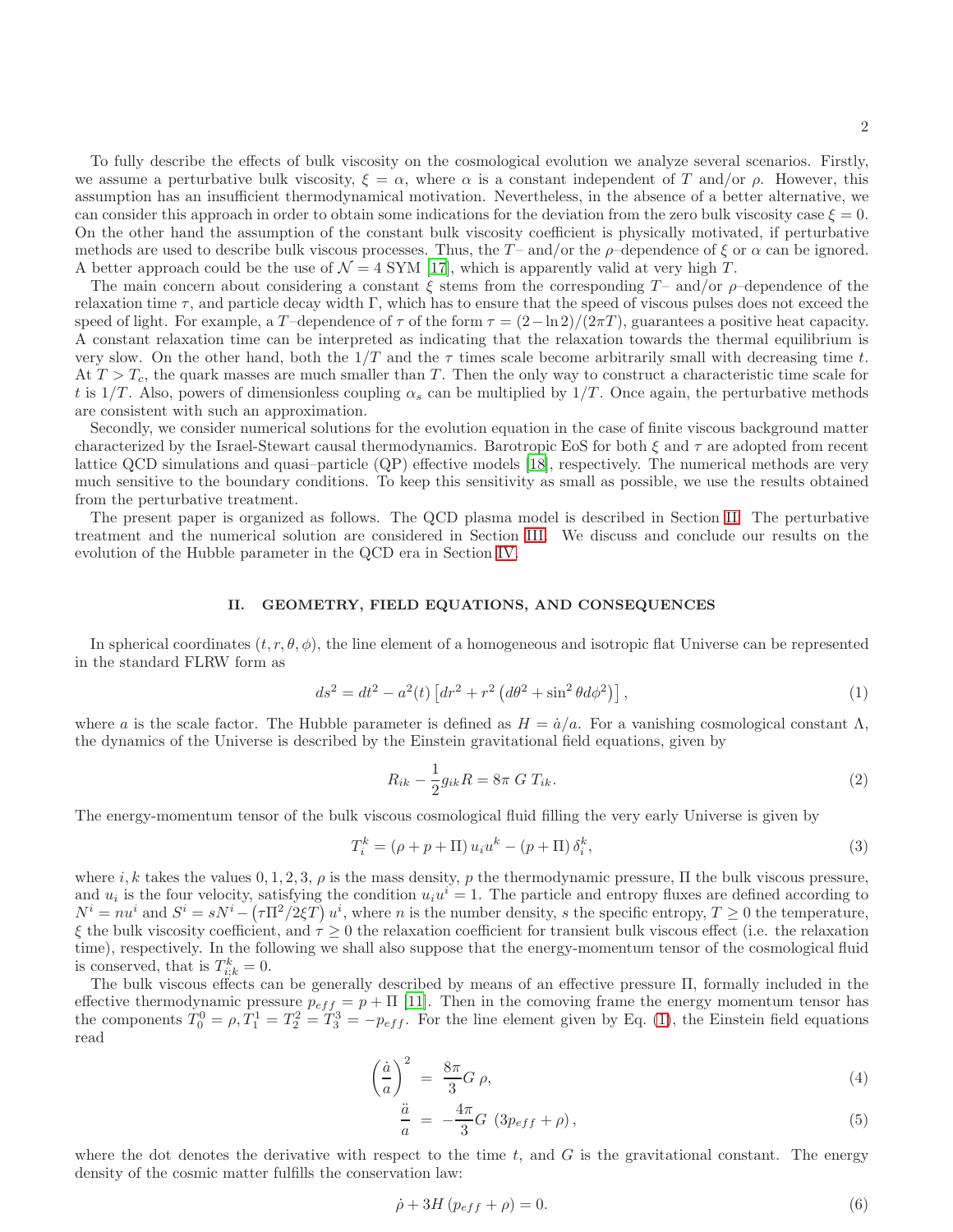In presence of bulk viscous stress Π, the effective thermodynamic pressure term becomes  $p_{eff} = p + \Pi$ . Then Eq. [\(6\)](#page-1-2) can be written as

<span id="page-2-1"></span>
$$
\dot{\rho} + 3H\left(p + \rho\right) = -3\Pi H.\tag{7}
$$

For the evolution of the bulk viscous pressure we adopt the causal evolution equation [\[11\]](#page-9-11), obtained in the simplest way (linear in  $\Pi$ ) to satisfy the H-theorem (i.e., for the entropy production to be non-negative,  $S_{i}^{i} = \Pi^{2}/\xi T \geq 0$ [\[21,](#page-9-17) [22\]](#page-9-18)). According to the causal relativistic Israel-Stewart theory, the evolution equation of the bulk viscous pressure reads [\[11\]](#page-9-11)

<span id="page-2-2"></span>
$$
\tau \dot{\Pi} + \Pi = -3\xi H - \frac{1}{2}\tau \Pi \left(3H + \frac{\dot{\tau}}{\tau} - \frac{\dot{\xi}}{\xi} - \frac{\dot{T}}{T}\right). \tag{8}
$$

In order to close the system of equations  $(4)$ ,  $(7)$  and  $(8)$  we have to add the equations of state for p and T. The equation of state, the temperature and the bulk viscosity of the quark-gluon plasma (QGP), can be determined approximately at high temperatures from recent lattice QCD calculations as [\[15,](#page-9-13) [16\]](#page-9-14)

<span id="page-2-3"></span>
$$
P = \omega \rho, \qquad T = \beta \rho^r, \qquad \xi = \alpha \rho + \frac{9}{\omega_0} T_c^4, \qquad (9)
$$

<span id="page-2-5"></span>
$$
\alpha = \frac{1}{9\omega_0} \frac{9\gamma^2 - 24\gamma + 16}{\gamma - 1},\tag{10}
$$

where  $\omega = (\gamma - 1)$ ,  $\gamma \simeq 1.183$ ,  $r \simeq 0.213$ ,  $\beta \simeq 0.718$ , and  $\omega_0 \simeq 0.5 - 1.5$  GeV, respectively. In the following we assume that  $\alpha \rho >> 9/\omega_0 T_c^4$ , and therefore we take  $\xi \simeq \alpha \rho$ . In order to close the system of the cosmological equations, we have also to give the expression of the relaxation time  $\tau$ , for which we adopt the expression [\[11\]](#page-9-11),

<span id="page-2-4"></span>
$$
\tau = \xi \rho^{-1} \simeq \alpha. \tag{11}
$$

Eqs. [\(9\)](#page-2-3) are standard in the study of the viscous cosmological models, whereas the equation for  $\tau$  is a simple procedure to ensure that the speed of viscous pulses does not exceed the speed of light. Eq. [\(11\)](#page-2-4) implies that the relaxation time in our treatment is constant, but strongly depends on the EoS. These equations are without sufficient thermodynamical motivation, but in the absence of better alternatives, we shall follow the practice of adopting them in the hope that they will at least provide some indication of the range of bulk viscous effects. The temperature law is the simplest law guaranteeing positive heat capacity.

### <span id="page-2-0"></span>III. PERTURBATIVE AND NUMERICAL SOLUTIONS OF THE FIELD EQUATIONS

For a viscous FLRW Universe filled with a viscous quark–gluon plasma (QGP), the evolution equation of the Hubble parameter is given by

<span id="page-2-6"></span>
$$
\alpha H\ddot{H} + \frac{3}{2}[1 + (1 - r)\gamma]\alpha H^2 \dot{H} + H\dot{H} - (1 + r)\alpha \dot{H}^2 + \frac{9}{4}(\gamma - 2)\alpha H^4 + \frac{3}{2}\gamma H^3 = 0.
$$
\n(12)

The parameters,  $\alpha$ , r and  $\gamma$  are the coefficients and the exponents of the barotropic QGP EoS, discussed later in Eqs. [\(9\)](#page-2-3)–[\(10\)](#page-2-5) [\[2\]](#page-9-1). In the limit of a vanishing  $\alpha$ , a non–viscous evolution equation can be obtained from Eq. [\(12\)](#page-2-6). Then,

<span id="page-2-7"></span>
$$
H_0(t)\dot{H}_0(t) + \frac{3}{2}\gamma H_0^3(t) = 0,
$$
\n(13)

where  $H_0(t)$  is the Hubble parameter corresponding to the non–viscous background matter. Eq. [\(13\)](#page-2-7) can easily be solved by

<span id="page-2-8"></span>
$$
H_0(t) = \frac{2}{3\gamma} t^{-1},\tag{14}
$$

The mathematical solution  $H_0 = 0$  of Eq. [\(13\)](#page-2-7), which can be interpreted physically as describing a static Universe with a vacuum background geometry, has been ignored, as irrelevant to the present case. The second solution refers to a dynamic state. The acceleration (deceleration) of the Universe reads

<span id="page-2-9"></span>
$$
\dot{H}_0(t) = \frac{\ddot{a}}{a} - H_0^2(t),\tag{15}
$$

$$
\ddot{a} = a \left( -\frac{2}{3\gamma} \frac{1}{t^2} + H_0^2(t) \right), \tag{16}
$$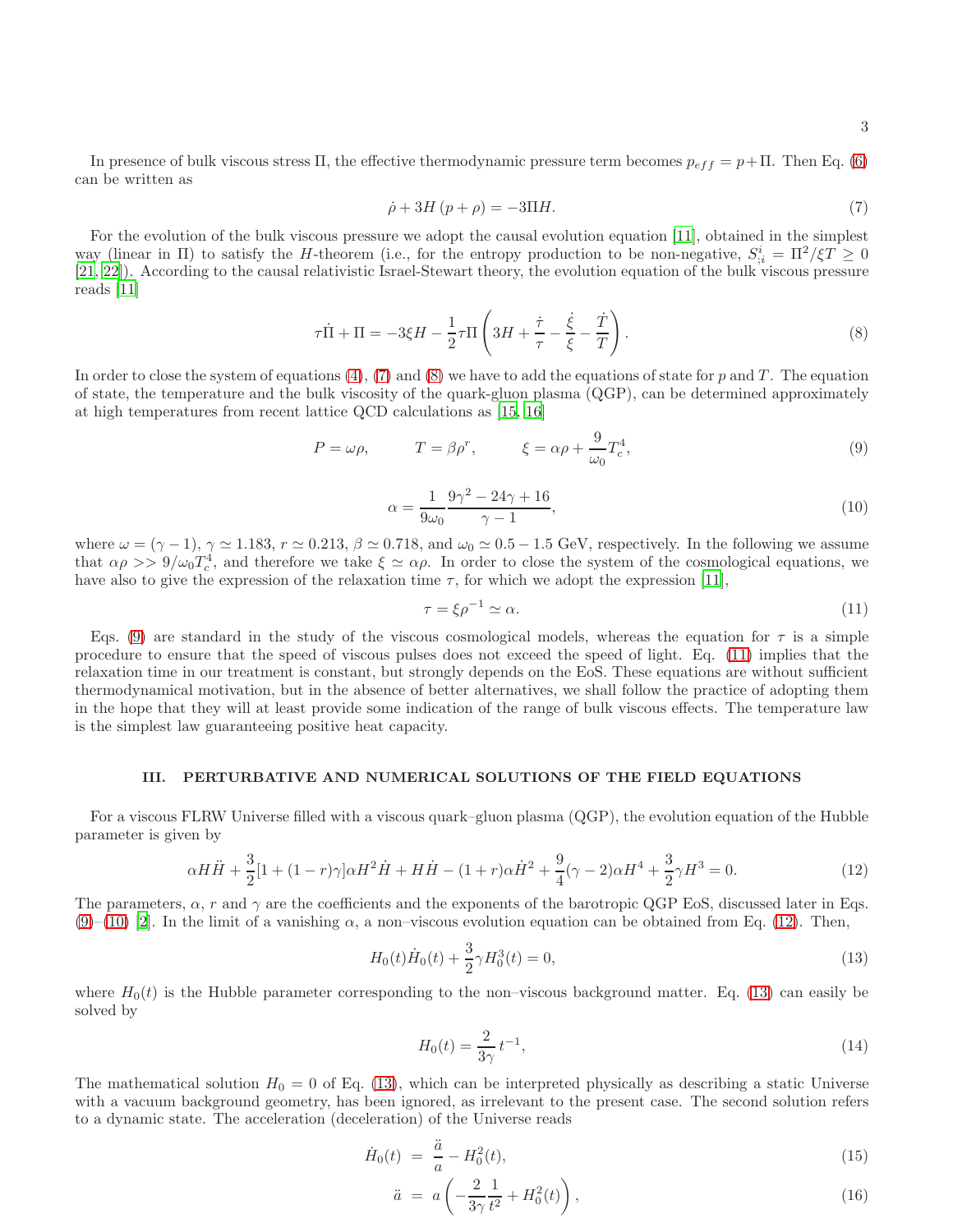implying that the type of the expansion of the Universe is exclusively determined by  $\gamma$ . For  $\gamma > 2/3$ , the Universe decelerates. As shown below, in a quark-gluon plasma  $\gamma$  could be as large as two times this threshold. For the viscous  $QGP$  model, the expressions for  $H$  will be obtained by means of a perturbative analysis and by considering numerical methods.

#### A. Perturbative Bulk Viscosity

In the following we consider the effects of the inclusion of the bulk viscosity in the cosmological standard model [\[8\]](#page-9-8) by means of a perturbative approach. It is essential to highlight that the validity of this treatment is restricted to the QCD era. It is considered that the QCD era lasted a much shorter time interval than the era corresponding to a finite scale and a strong running coupling  $\alpha_s$  [\[19,](#page-9-19) [20\]](#page-9-20). As a first step in our analysis we obtain perturbatively the deviations of the Hubble parameter from the non–viscous cosmological picture.

### 1. A First–Order Perturbative Correction

By using a first–order perturbative correction,  $f(t)$ , the solution of Eq. [\(12\)](#page-2-6) can be written as

$$
H(t) = H_0(t) + \alpha f(t),\tag{17}
$$

where  $H_0(t)$  is the Hubble parameter corresponding to a vanishing bulk viscosity. Substituting this into Eq. [\(12\)](#page-2-6) leads to

$$
\alpha H_0(t)\ddot{H}_0(t) + \frac{3}{2}[1 + (1 - r)\gamma]\alpha H_0^2(t)\dot{H}_0(t) + H_0(t)\dot{H}_0(t) + \alpha H_0(t)\dot{f}(t) \n+ \alpha f(t)\dot{H}_0(t) - (1 + r)\alpha \dot{H}_0^2(t) + \frac{9}{4}(\gamma - 2)\alpha H_0^4(t) + \frac{3}{2}\gamma H_0^3(t) + \frac{9}{2}\alpha\gamma H_0^2(t)f(t) = 0.
$$
\n(18)

This can be written in the form

<span id="page-3-0"></span>
$$
\dot{f}(t) + G_1(t)f(t) + G_0(t) = 0,\t\t(19)
$$

where

$$
G_0(t) = -\ddot{H}_0(t) - \frac{3}{2}[1 + (1 - r)\gamma]H_0(t)\dot{H}_0(t) - \frac{\dot{H}_0(t)}{\alpha} + (1 + r)\frac{\dot{H}_0^2(t)}{H_0(t)} - \frac{9}{4}(\gamma - 2)H_0^3(t) - \frac{3}{2}\gamma\frac{H_0^2(t)}{\alpha},\tag{20}
$$

$$
G_1(t) = \frac{\dot{H}_0(t)}{H_0(t)} + \frac{9}{2}\gamma H_0(t). \tag{21}
$$

To eliminate  $H_0(t)$  and its derivatives, we can use Eqs. [\(14\)](#page-2-8), [\(16\)](#page-2-9) and

$$
\ddot{H}_0(t) = \frac{\dddot{a}}{a} - 3H_0(t)\frac{\ddot{a}}{a} + 2H_0^3(t) = \frac{4}{3\gamma} \frac{1}{t^3},\tag{22}
$$

respectively, thus closing the coupled set of equations needed to determine the non–homogeneous coefficients  $G_0(t)$ and  $G_1(t)$ . Then

<span id="page-3-1"></span>
$$
G_0(t) = At^{-3}, \t\t(23)
$$

$$
G_1(t) = 2t^{-1}, \t\t(24)
$$

where the coefficient  $A$  is given by

$$
A = \frac{2}{3\gamma^2} [1 + (1 - r)\gamma] - \frac{4}{3\gamma} - \frac{2}{3\gamma} (1 + r) - \frac{2}{3} \frac{\gamma - 2}{\gamma^3}.
$$
 (25)

Equation [\(19\)](#page-3-0) is a first–order linear differential equation and has the general solution given by

<span id="page-3-2"></span>
$$
f(t) = e^{-F} \left( \int e^F G_0(t) dt + C \right), \qquad (26)
$$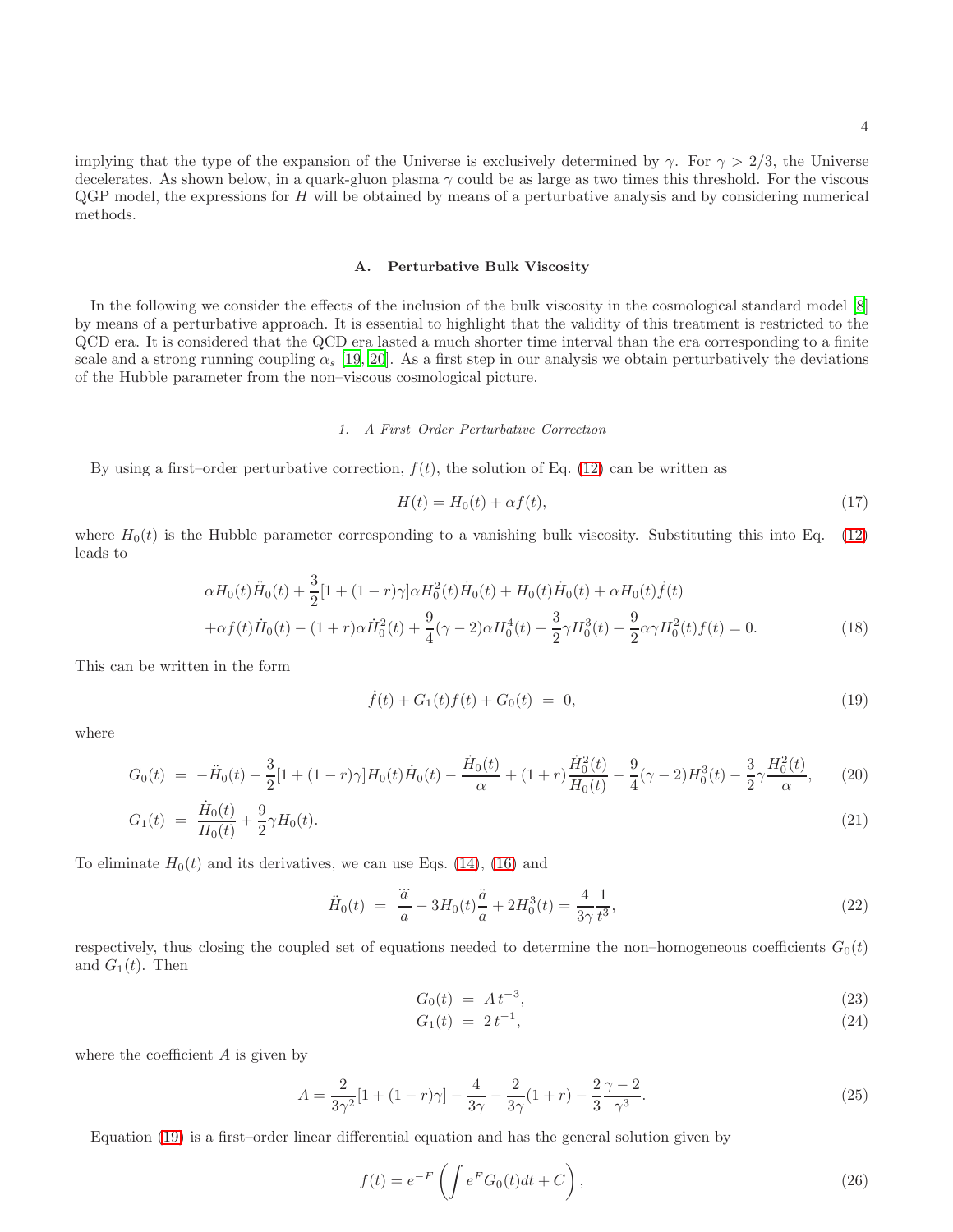where  $F = \int G_1(t)dt$ , and C is an arbitrary integration constant. Substituting Eqs. [\(23\)](#page-3-1) and [\(24\)](#page-3-1) into Eq. [\(26\)](#page-3-2) leads to,

<span id="page-4-1"></span>
$$
f(t) = t^{-2} [A \ln(t) - C].
$$
 (27)

Therefore, the solution of Eq. [\(12\)](#page-2-6) reads

$$
H(t) = \frac{2}{3\gamma} \frac{1}{t} + \alpha t^{-2} [A \ln(t) - C].
$$
\n(28)

Since  $C = A \ln(t_0)$  does not depend on t, the acceleration/deceleration is obtained as

$$
\dot{H}(t) = -\frac{2}{3\gamma t^2} + \frac{\alpha}{t^3} \left[ A - 2 \left( A \ln(t) - C \right) \right]. \tag{29}
$$

## 2. A Second–Order Perturbative Correction

A second–order perturbative correction to the Hubble parameter can be represented as

<span id="page-4-0"></span>
$$
H(t) = H_0(t) + \alpha f(t) + \alpha^2 h(t).
$$
\n(30)

In order to solve the resulting evolution equation for the new perturbation function  $h(t)$ , we can follow the same procedure used in the previous Section. Substituting Eq. [\(30\)](#page-4-0) and its derivatives into Eq. [\(12\)](#page-2-6) reduces the problem to a second–order non–homogeneous differential equation given by

<span id="page-4-3"></span>
$$
f_2(t)\ddot{h}(t) + f_1(t)\dot{h}(t) + f_0(t)h(t) = k(t),
$$
\n(31)

where the coefficients of the non–homogeneous equations are

$$
f_2(t) = \frac{1}{3} \alpha^4 A \frac{\ln(t)}{t},\tag{32}
$$

$$
f_1(t) = \frac{2}{t}(1+r)f_2(t) + \frac{2\alpha^3}{3\gamma^2 t^2} [1 + \gamma(1-r)],
$$
\n(33)

$$
f_0(t) = \frac{4\alpha^2}{3t^3\gamma^3} \left[ \gamma^2 t + \alpha(-4 + \gamma(2+\gamma)) \right] - \frac{1}{t^2} \left( f_1(t) - \frac{2}{t} (1+r) f_2(t) \right) \left[ 2t - 3\gamma A + 6\gamma C + 6A \ln(t) \right],\tag{34}
$$
  
\n
$$
k(t) = -\alpha f_2(t) - \frac{2\alpha^2}{t^2} \left[ 2t - 3\gamma A + 6\gamma C + 6A \ln(t) \right],
$$

$$
\frac{f_2(t)}{\alpha^2 \gamma^3 t^4} [-16 + \gamma (8 + \gamma (8 - 8r + 3\gamma A + 6\gamma C))] -
$$
\n
$$
\frac{3f_2(t)}{\alpha \gamma^2 t^4} [\gamma^2 A(4r - 1) + 4C(\gamma (3 + \gamma - 2r\gamma) - 6)] -
$$
\n
$$
\frac{3A \ln(t) f_2(t)}{\alpha^2 \gamma^2 t^4} [\gamma^2 t + 2\alpha (-6 + \gamma (3 + \gamma - 2r\gamma))] -
$$
\n
$$
\frac{\alpha^2}{3\gamma^3 t^5} [8C(\gamma - r - 1) + 2\gamma^2 A(2r - 3) + 6\gamma^3 C(A + C)] -
$$
\n
$$
\frac{\alpha^2}{3\gamma^3 t^3} [-8 + 2\gamma (2 + \gamma (2 - 2r + 3\gamma A))] -
$$
\n
$$
\frac{3\alpha^4}{\gamma t^5} [\gamma^2 A(4rC - C - rA - A) + 2C^2(\gamma (3 + \gamma - 2r\gamma) - 6)] +
$$
\n
$$
\frac{4(1 + \gamma - r\gamma)}{3\alpha^3 \gamma^3 t^3 A \ln(t)} f_2(t) + \frac{2(1 + \gamma - r\gamma)}{3\alpha^2 \gamma^2 t^4 A \ln(t)} f_2(t) + \frac{3(1 + \gamma - r\gamma)C}{\alpha^2 \gamma t^5 A \ln(t)} (-2A + c(4 + \alpha)) f_2(t) +
$$
\n
$$
\frac{1 + \gamma - r\gamma}{\alpha^2 \gamma^2 t^5} f_2(t) [8t + 6\gamma (-A + C(4 + \alpha)) + 3\gamma A(4 + \alpha) \ln(t)]
$$

We assume that  $f(t)$ , given by Eq. [\(27\)](#page-4-1), represents a particular solution of the following second–order homogeneous differential equation:

<span id="page-4-2"></span>
$$
f_2(t)\ddot{g}(t) + f_1(t)\dot{g}(t) + f_0(t)\dot{g}(t) = 0.
$$
\n(36)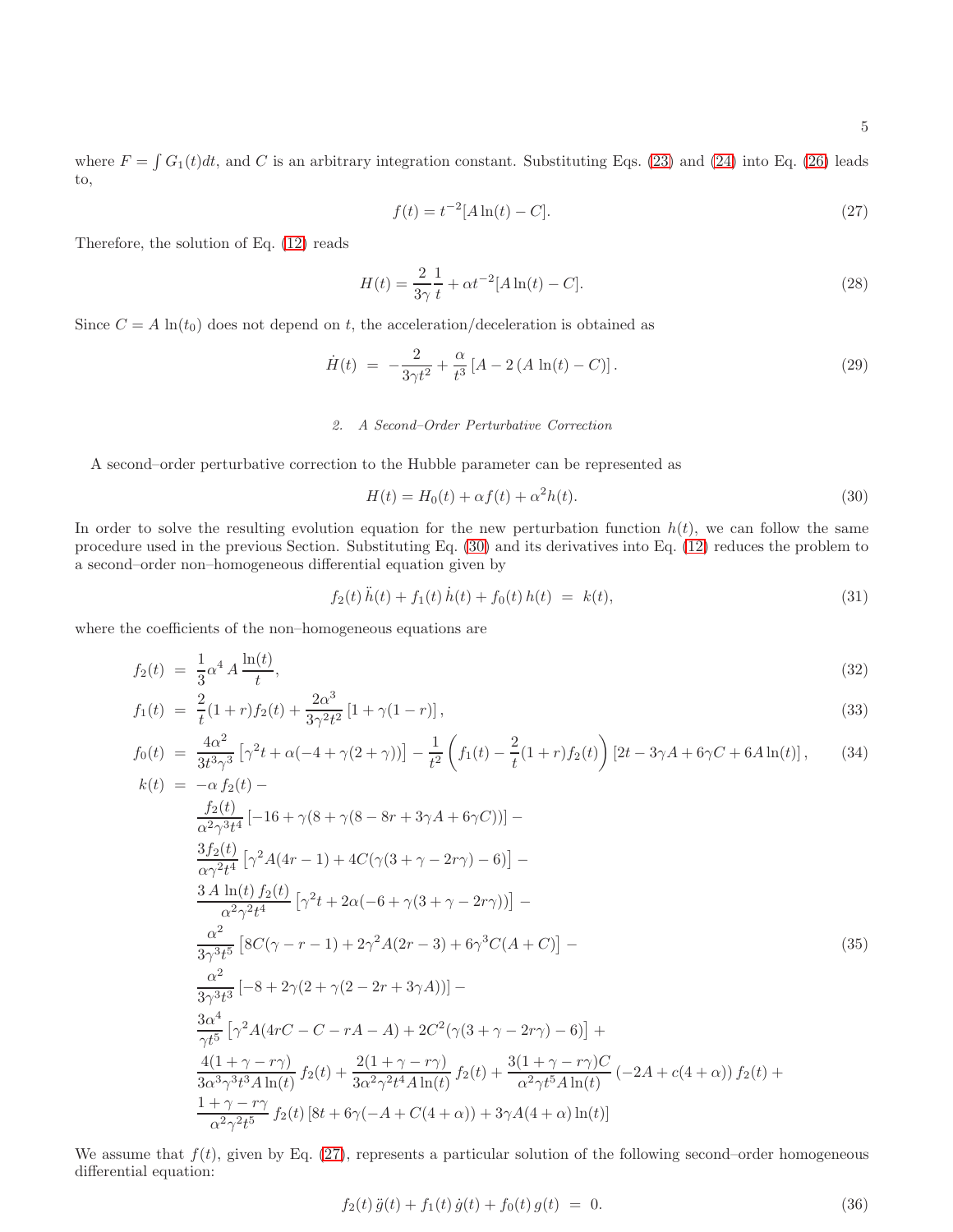The solution  $g(t)$  of Eq. [\(36\)](#page-4-2) reads

$$
g(t) = f(t) \int_{t_0}^{t} \frac{\exp(-F)}{f^2(t)} dt,
$$
\n(37)

where  $F = \int_{t_0}^{t} f_2(t)/f_1(t)dt$ . Then

$$
g(t) = \frac{A \ln(t) - C}{t^2} \int_{t_0}^t \frac{t^{4 - \beta_2/\beta_1} (\ln(t))^{-\beta_3/\beta_1}}{[A \ln(t) - C]^2} dt,
$$
\n(38)

(39)

where we have denoted

$$
\beta_1 = \frac{1}{3}\alpha^4 A,
$$
\n $\beta_2 = \frac{2}{3}\alpha^4 A(1+r),$ \n $\beta_3 = \frac{2}{3}\frac{\alpha^3}{r^2}(1+r-r\gamma).$ 

A second particular solution for the homogeneous differential equation is given by

<span id="page-5-1"></span>
$$
g(t) = \frac{A \ln(t) - C}{t^2} \left\{ -(2r - 3)^{-(1+B)} \Gamma[1 + B, (2r - 3) \ln(t)] \right\},\tag{40}
$$

where  $\Gamma$  is the incomplete gamma function, and

$$
B = 2\frac{r(\gamma - 1) - 1}{\alpha r^2 A}.\tag{41}
$$

The numerical values of this second–order perturbative correction are negligibly small. Fig. [1](#page-5-0) shows the real part of Eqs. [\(40\)](#page-5-1). Obviously, it is valid up to  $t = 1$ .

The general solution of the non–homogeneous differential equation, Eq. [\(31\)](#page-4-3), can be obtained with the use of the Wronskian determinant,  $W = \exp(-F)$ ,

$$
h(t) = c_1 f(t) + c_2 g(t) + g(t) \int f(t) \frac{k(t)}{f_2(t)} \frac{dt}{W} - f(t) \int g(t) \frac{k(t)}{f_2(t)} \frac{dt}{W},
$$
\n(42)

where  $c_1$  and  $c_2$  are arbitrary constants of integration.

Hence, we conclude that the first–order perturbative correction  $h(t)$  seems to give the dominant term, at least according to the quantitative comparison with the numerical solution given in the next Section. The function  $g(t)$ likely makes a very little contribution to the final results. Taking the non–viscous case as a particular solution leads to a similar conclusion. Therefore, there is no need to include the second order correction in Fig. [4.](#page-8-0)



<span id="page-5-0"></span>Fig. 1: Left panel: second particular solution  $g(t)$  as a function of time t. Only its real part is taken into account, which obviously exists only in  $t \in [t_0, 1] \text{ GeV}^{-1}$ . Right panel shows a comparison between first (dashed curve) and second (solid curve) particular solutions.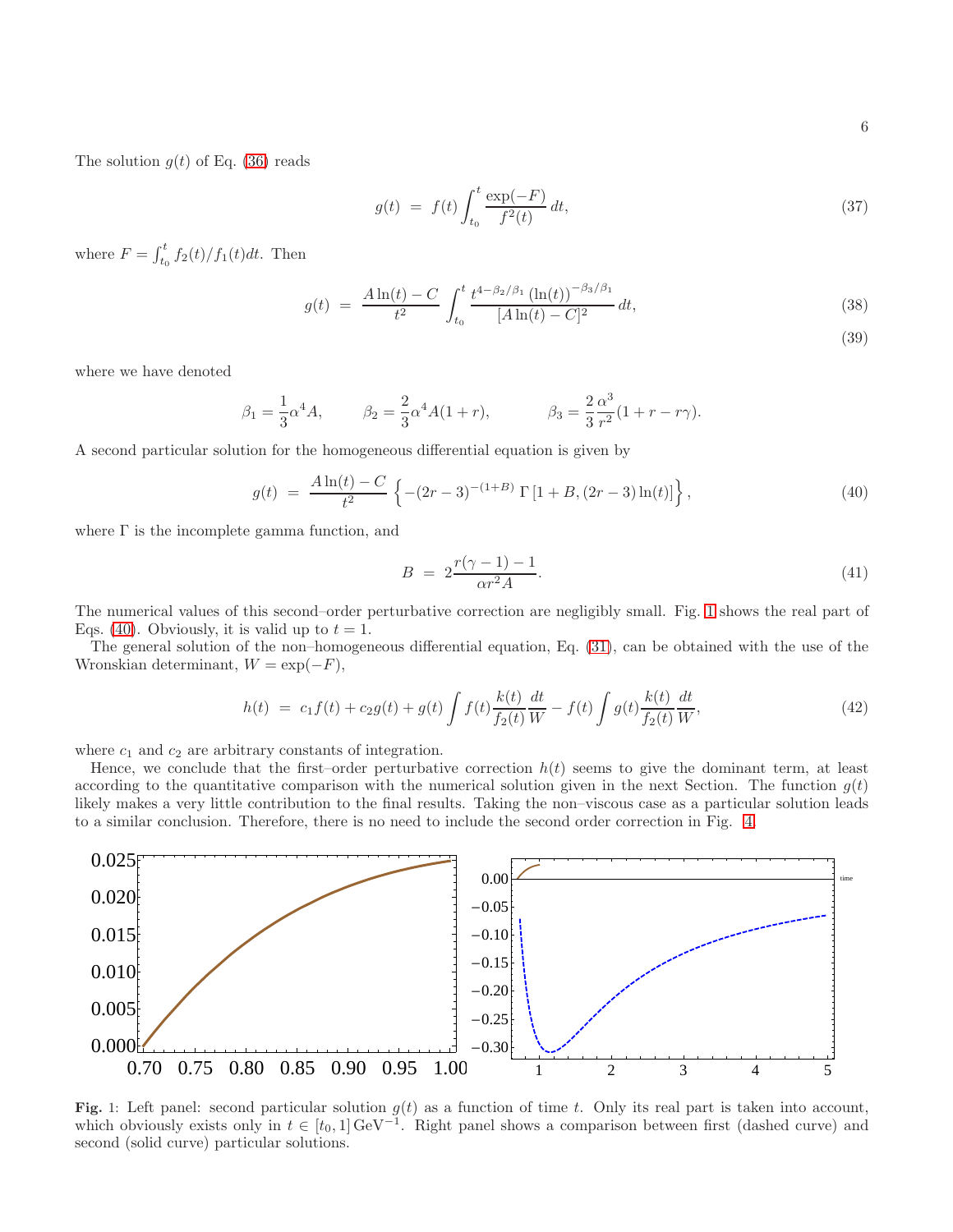#### B. Numerical solution for the causal cosmological quark-gluon plasma

The inclusion of the bulk viscous effects can generally be done through an effective pressure Π, which is formally included in the effective thermodynamic pressure  $p_{eff}$ , where  $p_{eff} = p + \Pi$ , and p is the thermodynamic pressure. EoS's for p and T are necessary in order to close the system of equations Eq. [\(4\)](#page-1-3), [\(7\)](#page-2-1) and [\(8\)](#page-2-2).  $\tau$  and  $\xi$  can be determined by using some phenomenological approaches. For instance,  $\xi$  in QGP matter at high T can be estimated from recent lattice QCD simulations [\[15,](#page-9-13) [16\]](#page-9-14). The relaxation time can also be derived from the quasi–particle (QP) model, which is effectively used to reproduce the lattice QCD thermodynamics [\[18](#page-9-16)].

$$
p = \omega \rho, \tag{43}
$$

$$
T = \beta \rho^r,\tag{44}
$$

where  $\omega = (\gamma - 1)$ ,  $\omega_0 \simeq 0.5 - 1.5$  GeV,  $r = 0.39$  and  $\beta = 0.718$ . According to recent lattice QCD simulations [\[15\]](#page-9-13), it is found that  $s = 1$ . In the quasi-particle model, it has been found that the bulk viscosity  $\xi$  and the relaxation time  $\tau$  have the following barotropic forms,

$$
\xi = (0.959 \pm 0.006) \rho^{(0.863 \pm 0.001)}, \tag{45}
$$

$$
\tau = (64.189 \pm 1.667) \rho^{(-0.075 \pm 0.003)} - (26.276 \pm 1.774), \tag{46}
$$

which are graphically shown in Fig. [2.](#page-6-0) In the left panel, the dependence of the bulk viscosity (in units of  $GeV/fm<sup>2</sup>$ ) on  $\rho$  (in units of GeV/fm<sup>3</sup>) is presented. The right panel shows the decay of the relaxation time  $\tau$  in QGP matter with increasing  $\rho$ . The parameters of the quasi-particle model are first adjusted to reproduce the thermodynamics of lattice QCD simulations, and then they are used to calculate both  $\xi$  and  $\tau$ . The thermodynamic consistency of the barotropic relations of  $\xi$  and  $\tau$  is guaranteed [\[23](#page-9-21)]. This can be partly seen from the fact that the ratio  $\xi/\tau$  strongly depends on  $\rho$ .

Substituting Eq. [\(8\)](#page-2-2) into Eq. [\(7\)](#page-2-1) leads to Eq. [\(12\)](#page-2-6). When assuming that the last two terms in the right hand side of this equation are vanishing, then we are left with a Bernoulli type differential equation, with the solutions  $H = 0$  and  $H \approx -2\gamma/[3\alpha(2-\gamma)]$ . The case  $H = 0$  corresponds to a vacuum Universe, and hence this solution can be ignored. If it would be possible to express  $\xi$  as a function of t, we would obtain  $2H + 3\gamma H^2 - 3\xi(t)H = 0$ , which is a Bernoulli type equation, and has the solution

$$
H(t) = \frac{\exp\left[\left(3/2\right)\int \xi(t)dt\right]}{C + \exp\left[\left(3/2\right)\gamma \int \xi(t)dt\right]},\tag{47}
$$

where C is an arbitrary constant of integration. A numerical solution of Eq. [\(12\)](#page-2-6) for H is presented in Fig. [5.](#page-8-1) It strongly depends on the initial conditions for  $H$ ,  $\dot{H}$  and  $C$ . As mentioned previously, the initial time is defined as  $t_0 = 0.734 \text{ GeV}^{-1}$ , at which  $T = 1.0 \text{ GeV}$ .



<span id="page-6-0"></span>Fig. 2: The dependence of bulk viscosity  $\xi$  on energy density  $\rho$  in QGP matter for the quasi-particle model. The right panel shows the  $\rho$ -dependence of the relaxation time  $\tau$  in  $\text{GeV}^{-1}$  from the same model.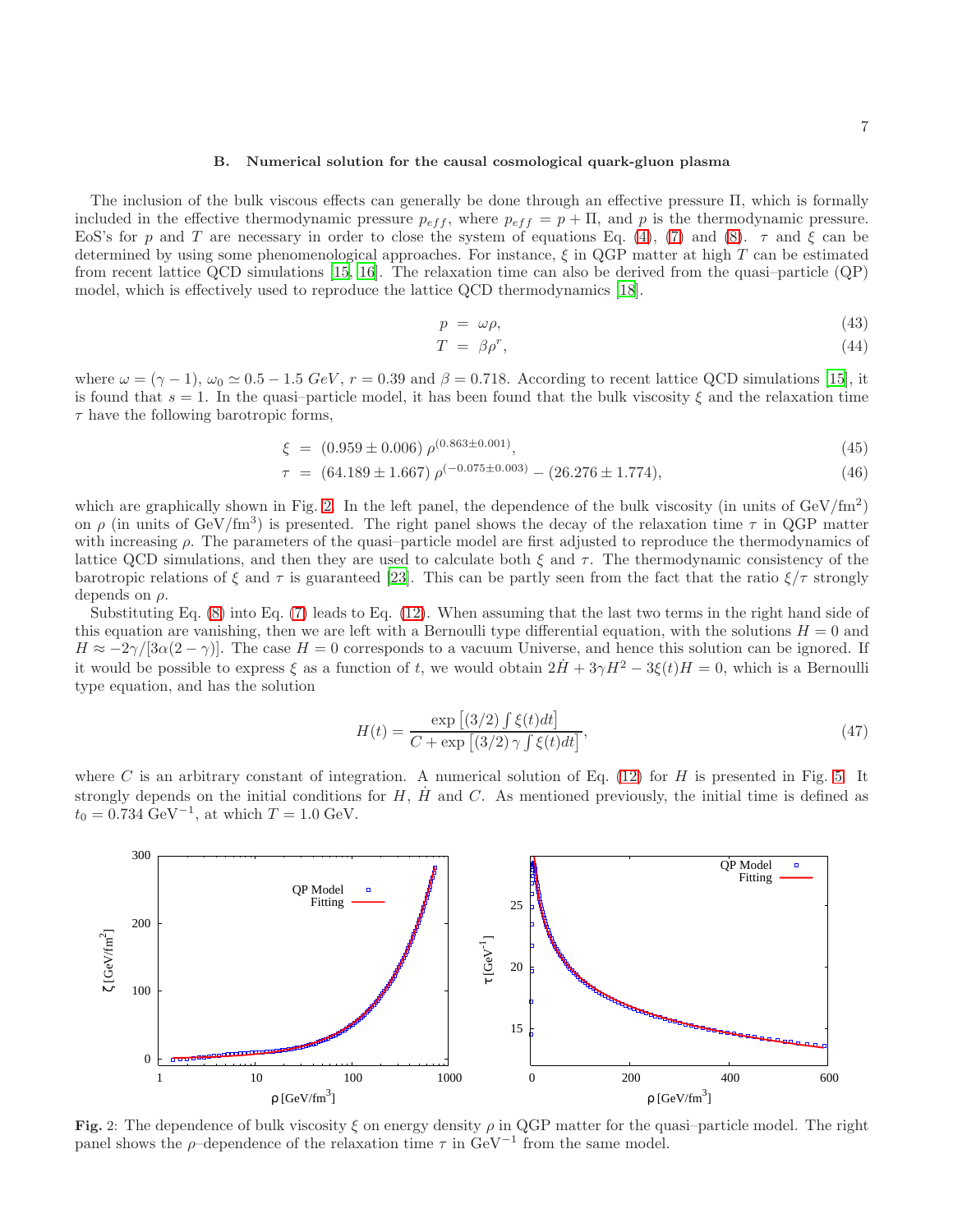### <span id="page-7-0"></span>IV. DISCUSSION AND FINAL REMARKS

According to the standard cosmological standard the QCD era is characterized by a temperature range of– 0.2 <  $T < 10 \text{ GeV}$ , or a time–interval of  $18.35 \le t \le 0.0073 \text{ GeV}^{-1}$ . In Fig. [4,](#page-8-0) the boundaries of the QCD era are drawn by vertical lines. The dashed one refers to  $T = 0.5$  GeV, or  $t = 2.937$  GeV<sup>-1</sup>, respectively. The right and the left vertical lines give the boundaries,  $T = 0.2$  GeV or  $t = 18.35$  GeV<sup>-1</sup> and  $T = 1.0$  GeV or  $t = 0.734$  GeV<sup>-1</sup>, respectively.



<span id="page-7-1"></span>Fig. 3: Various measurements of strong running coupling  $\alpha_s(Q)$  as a function of the energy scale Q in GeV units. The graph is taken from Ref. [\[19\]](#page-9-19). The curves represent the QCD predictions, and their systematic certainty.

In principle, the QCD era is defined according to the energy scale available in the early Universe, and according to the asymptotic behavior of the partonic matter. Although QCD does not predict the absolute size of the strong running coupling  $\alpha_s$ , it makes a precise prediction for its energy–dependence. Since  $\alpha_s$  is the most important degree of freedom of QCD, we define the region for which our treatment is consistent as the region where  $\alpha_s$  remains finite. It is important to mention that this degree of freedom appears even if the quarks are entirely excluded. The scale– dependence of the coupling constant  $\alpha_s$  is governed by the function  $\beta$ , which encodes the running of the coupling, and whose perturbative expansion in the four–loop approximation is [\[24](#page-9-22)].

$$
\beta(\alpha_s(Q^2)) = -\beta_0 \alpha_s^2(Q^2) - \beta_1 \alpha_s^3(Q^2) - \beta_2 \alpha_s^4(Q^2) - \beta_3 \alpha_s^5(Q^2) + \cdots, \tag{48}
$$

where the coefficients  $\beta_0$ ,  $\beta_1$ ,  $\beta_3$ , and  $\beta_3$  have been determined by perturbative methods, and found to be dependent on the number of active quark flavors  $n_f$  at the corresponding energy scale Q. For simplicity, let us consider the one–loop approximation. Then

<span id="page-7-2"></span>
$$
\alpha_s(Q^2) \simeq -\frac{12\pi}{(33 - 2n_f) \ln(Q^2/\Lambda^2)},\tag{49}
$$

where  $\Lambda$  is the QCD energy scale, depending on  $n_f$ , and on the renormalization scheme. If  $Q = \Lambda$ , then  $\alpha_s$  diverges. On the other hand,  $\alpha_s \to 0$  at very large energy scale. A summary of  $\alpha_s$ –measurements is graphically displayed in Fig. [3.](#page-7-1) It is obvious that the measurements unambiguously confirm the QCD predictions for  $\alpha_s$ , i.e, Eq. [\(49\)](#page-7-2), as well as the approach towards asymptotic freedom. The figure is taken from Ref. [\[19\]](#page-9-19). The QCD era is conjectured to start from a very high energy scale, i.e, very small  $\alpha_s$ , and ends up when  $Q \to \Lambda$ , i.e, at divergent  $\alpha_s$ . As a matter of precaution, we assume that the QGP matter exists in a much narrower energy scale, up to just  $3 - 5$  times  $\Lambda$ . According to the recent lattice QCD simulations [\[15\]](#page-9-13),  $\Lambda$  can be localized at  $T_c \simeq 0.2 \,\text{GeV}$ , which sets the *latest* end of the QCD era. Also, we know that the bulk viscosity is about to diverge at  $T_c$ , and decays with increasing temperature. Based on these two ingredients, we set some narrow limits to the validity of including finite bulk viscosity in the QGP era.

In the left panel of Fig. [4,](#page-8-0) the evolution of the Hubble parameter  $H$  is given for different values of the first–order bulk viscosity coefficient  $\alpha$ . Obviously, the deviation from the non–viscous evolution increases with increasing  $\alpha$ . The vertical lines determine when or where QGP matter is becoming dominant in the early Universe. Pre– and post– cosmological eras are probably characterized by EoS's that might be different from the ones used in the present work.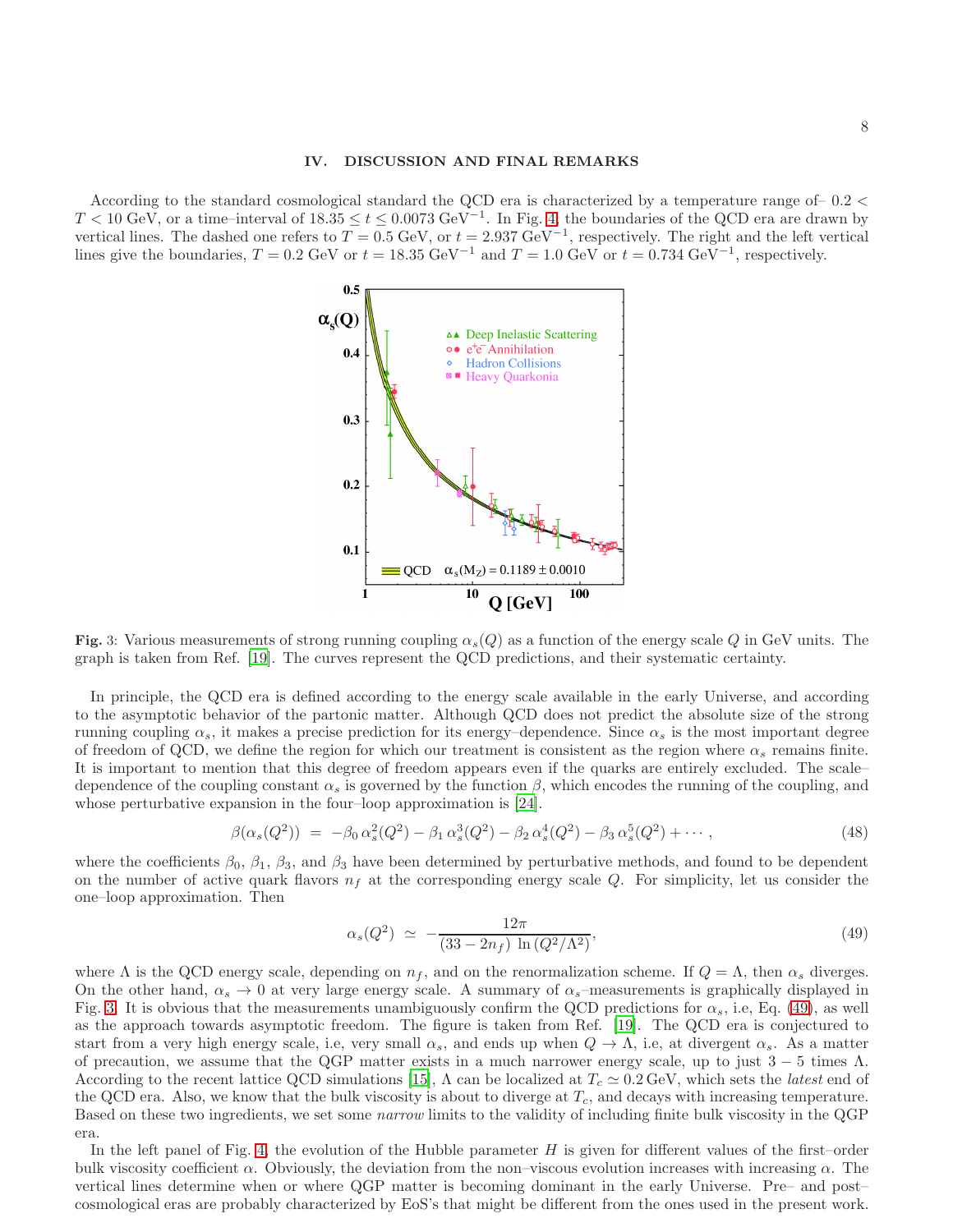

<span id="page-8-0"></span>Fig. 4: Left panel: the time evolution of the Hubble parameter  $H(t)$  is depicted for different values of the first–order perturbative bulk viscosity,  $\alpha$ . The vertical lines determine the time t and temperature T boundaries of the QCD era in early Universe that have been suggested in present work. In the right panel,  $H(t)$  is given for different values of  $\alpha$ .



<span id="page-8-1"></span>Fig. 5: Numerical solution for the Hubble parameter  $H(t)$  for a bulk viscous fluid with finite bulk viscosity in the full causal Israel-Stewart theory (dashed–dotted bottom curve). The dashed curve (top) represents  $H(t)$  in the QCD era with non–viscous background matter. The physical units in both axis are GeV. The solid curve (left) gives the evolution in the pre–QCD eras, where vanishing viscosity characterizes the background matter.

Under these assumptions, the viscosity effects are assumed to be localized within the QGP era. In the right panel, the evolution of the time derivative of H is presented for different values of  $\alpha$ . As shown in Eq. [\(14\)](#page-2-8),  $\dot{H}$  is the sum of two terms. The first term gives a ratio of acceleration,  $\ddot{a}$ , to a scale parameter,  $a$ . The second term is the square of H itself. The sum of these two terms is negative at small  $t$ . At large  $t$ , it the two terms are identical not only qualitatively, but also quantitatively. That the Universe is obviously accelerating,  $\ddot{a} > 0$ , is also shown by the values of the scale parameter a, which increase with increasing t. Therefore, we conclude that including finite bulk viscosity seems to affect the expansion of the Universe in a significant way. The evolution of the Hubble parameter likely decays with a fast rate, that increases with increasing  $t$ . Furthermore, we point out that increasing the values of the bulk viscosity coefficient  $\alpha$  accelerates the decay of H.

A numerical solution for the evolution equation, Eq. [\(12\)](#page-2-6), at finite bulk viscosity, is presented in Fig. [5.](#page-8-1) Here, we take into consideration the barotropic dependence of  $\xi$ , as it has been obtained in the lattice QCD simulations. We do not make any further assumptions on it. Also, the dependence of the relaxation time  $\tau$  on the energy density has not been modified. These two ingredients have been strictly implemented. The consistency of these barotropic EoS's with the laws of thermodynamics has been discussed in Ref. [\[23](#page-9-21)]. It seems that all barotropic EoS's used in the present (and also in the previous work [\[2](#page-9-1), [10\]](#page-9-10)) are thermodynamically consistent. Therefore, we numerically solve the evolution equation for the Hubble parameter. The analytic solution has been obtained in Ref. [\[2\]](#page-9-1). This solution is sensitive to the particular assumptions made in order to solve the second Abel–type non–linear non–homogeneous differential